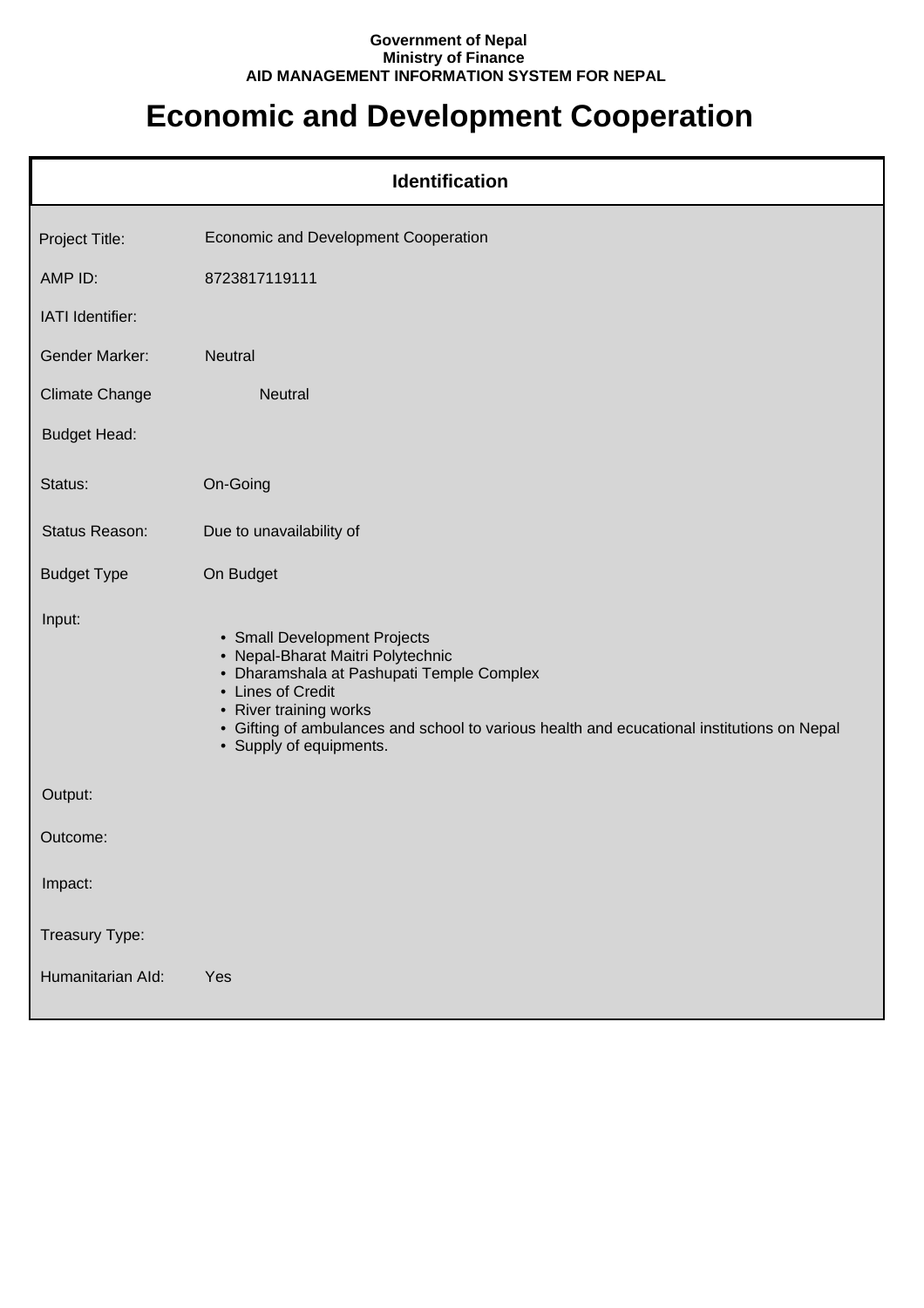| Location              |            |
|-----------------------|------------|
| Location              | Percentage |
| Makwanpur (Hetauda)   | 10.0%      |
| <b>NEPAL</b>          | 45.0%      |
| Kathmandu (Kathmandu) | 45.0%      |

| <b>Sector</b>                                   |            |
|-------------------------------------------------|------------|
| Sector                                          | Percentage |
| Nepal Sector Classification EDUCATION 0         | 25.0%      |
| Nepal Sector Classification HEALTH 0            | 25.0%      |
| Nepal Sector Classification DRINKING WATER 0    | 25.0%      |
| Nepal Sector Classification LOCAL DEVELOPMENT 0 | 25.0%      |

| <b>Implementing/Executing Agency</b>              |        |
|---------------------------------------------------|--------|
| Donor                                             |        |
| India                                             | 0.0%   |
| Responsible Organization                          |        |
| Ministry of Federal Affairs and Local Development | 25.0%  |
| Ministry of Water Supply & Sewerage               | 25.0%  |
| Ministry of Education                             | 25.0%  |
| Ministry of Health                                | 25.0%  |
| <b>Executing Agency</b>                           |        |
| India                                             | 100.0% |
| <b>Implementing Agency</b>                        |        |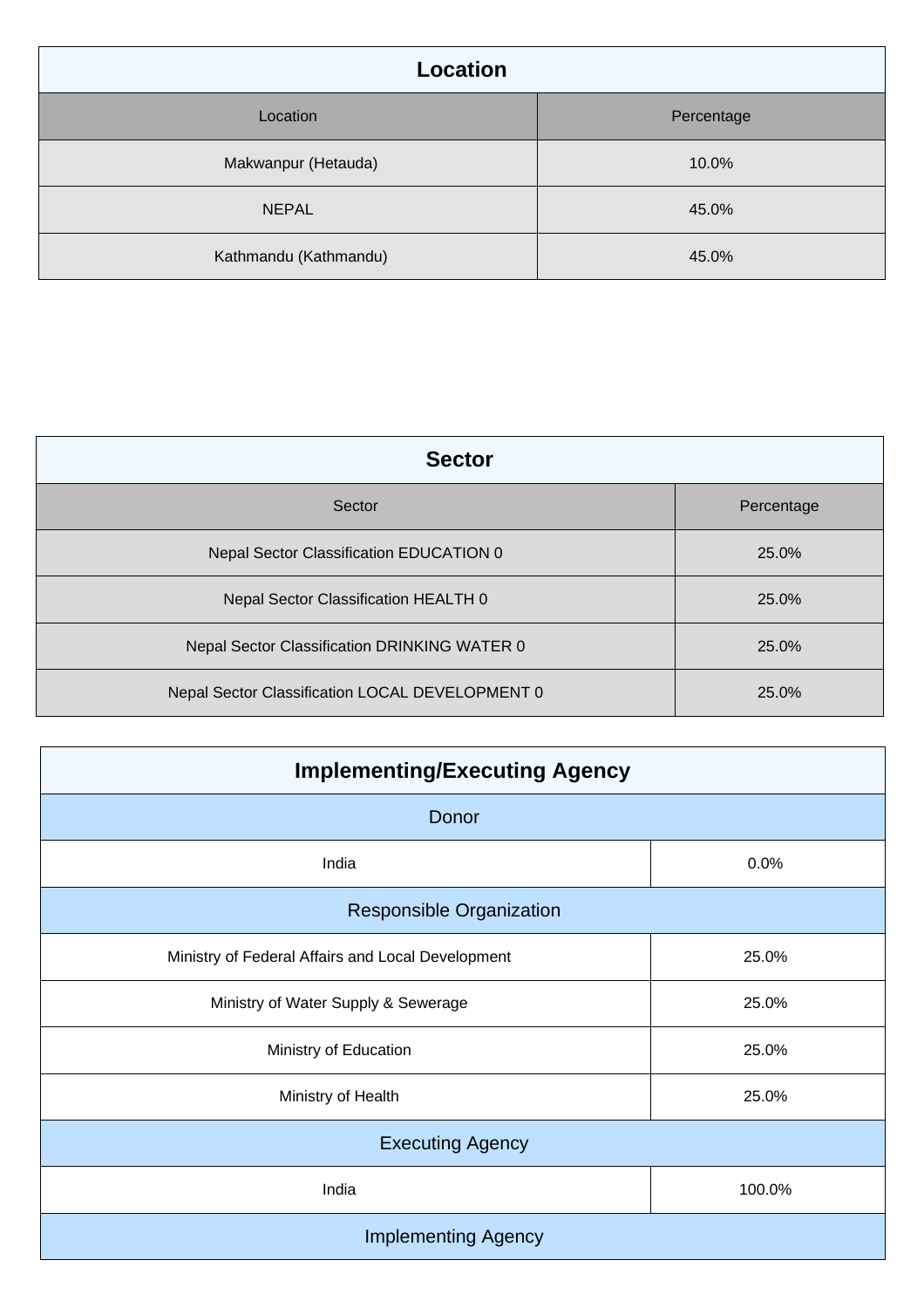India 100.0%

| <b>Funding</b>             |                                 |                       |                               |             |                     |
|----------------------------|---------------------------------|-----------------------|-------------------------------|-------------|---------------------|
| Transaction<br>Date        | Type of<br>Assistance           | Mode of<br>Payment    | Post Earthquake<br>Assistance | Commitment  | <b>Disbursement</b> |
|                            | <b>India</b>                    |                       |                               |             |                     |
|                            | <b>Actual</b>                   |                       |                               |             |                     |
| 6/30/2017                  | <b>Grant Aid</b>                | <b>Direct Payment</b> | No                            | 25,559,308  | 25,559,308          |
| 6/30/2018                  | Grant Aid                       | <b>Direct Payment</b> | No                            | 27,281,138  | 12,301,478          |
| 6/30/2021                  | Grant Aid                       | <b>Direct Payment</b> | No                            | 10          | 318,522             |
| 6/30/2018                  | Concessional Loan<br>Assistance | <b>Direct Payment</b> | No                            | 14,979,660  | 14,979,660          |
| 6/30/2019                  | Concessional Loan<br>Assistance | <b>Direct Payment</b> | No                            | 45,955,351  | 45,955,351          |
| 6/30/2020                  | Concessional Loan<br>Assistance | <b>Direct Payment</b> | No                            | 4,604,296   | 4,604,296           |
| 6/30/2021                  | Concessional Loan<br>Assistance | <b>Direct Payment</b> | No                            | 60,000,000  | 60,000,000          |
| <b>Total</b>               |                                 |                       | 178,379,750                   | 163,718,612 |                     |
| Total (India)              |                                 |                       | 178,379,750                   | 163,718,612 |                     |
| <b>UNDISBURSED BALANCE</b> |                                 |                       |                               | 14,661,138  |                     |

| <b>Progress Achieved</b>       |  |
|--------------------------------|--|
| Progress Achieved:             |  |
| Key Problems:                  |  |
| Steps Taken to Solve Problems: |  |